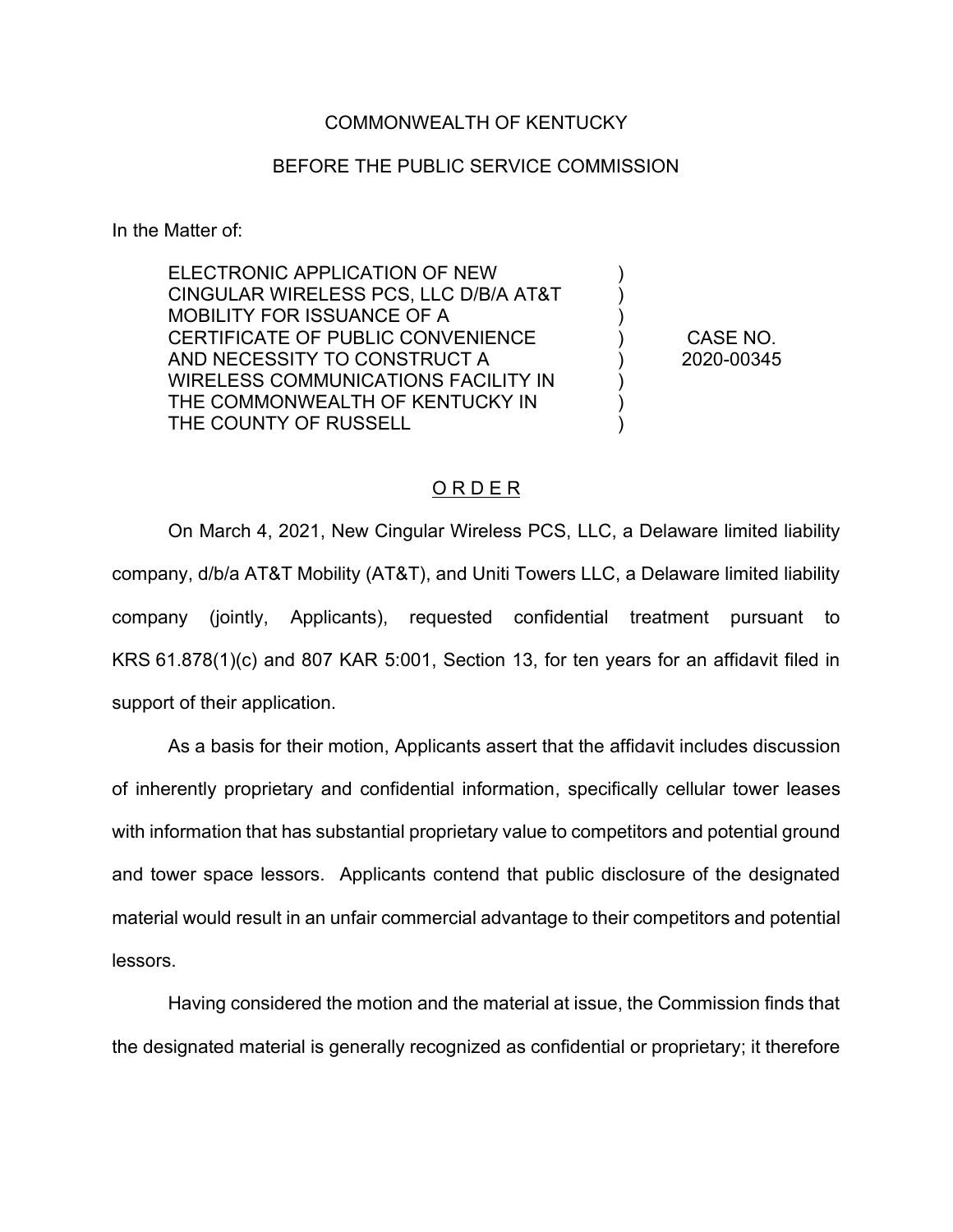meets the criteria for confidential treatment and is exempted from public disclosure pursuant to KRS 61.878(1)(c) and 807 KAR 5:001, Section 13.

IT IS THEREFORE ORDERED that:

1. Applicant's motion for confidential treatment is granted.

2. The designated material granted confidential treatment by this Order shall not be placed in the public record or made available for public inspection for ten years or until further Order of this Commission.

3. Use of the designated material granted confidential treatment by this Order in any Commission proceeding shall comply with 807 KAR 5:001, Section 13(9).

4. Applicants shall inform the Commission if the designated material granted confidential treatment by this Order becomes publicly available or no longer qualifies for confidential treatment.

5. If a nonparty to this proceeding requests to inspect the material granted confidential treatment by this Order and the period during which the material has been granted confidential treatment has not expired, Applicants shall have 30 days from receipt of written notice of the request to demonstrate that the material still falls within the exclusions from disclosure requirements established in KRS 61.878. If Applicants are unable to make such demonstration, the requested material shall be made available for inspection. Otherwise, the Commission shall deny the request for inspection.

6. The Commission shall not make the requested material available for inspection for 30 days from the date of service of an Order finding that the material no longer qualifies for confidential treatment in order to allow Applicants to seek a remedy afforded by law.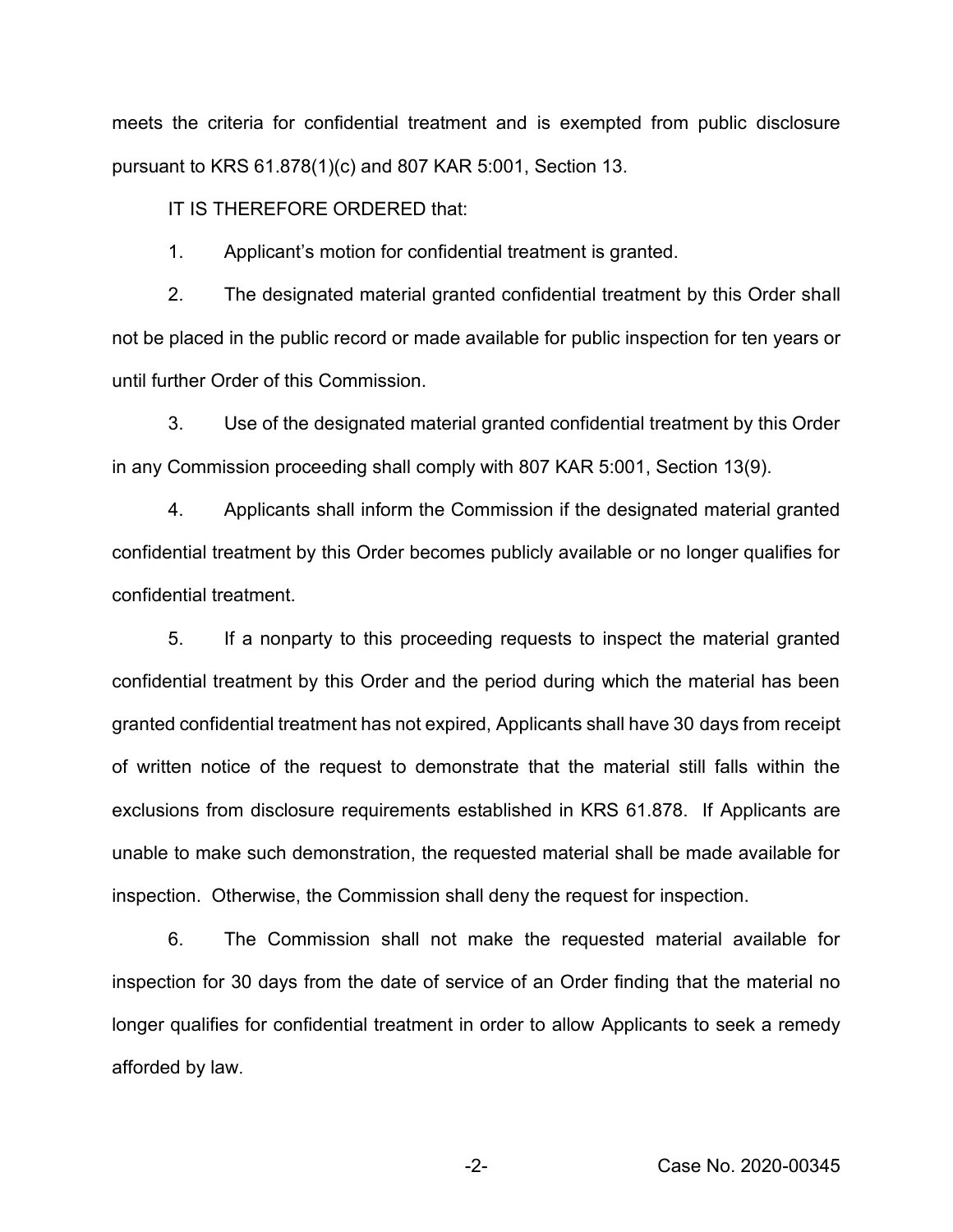By the Commission



ATTEST:

 $\int$  fridwell

Executive Director

Case No. 2020-00345